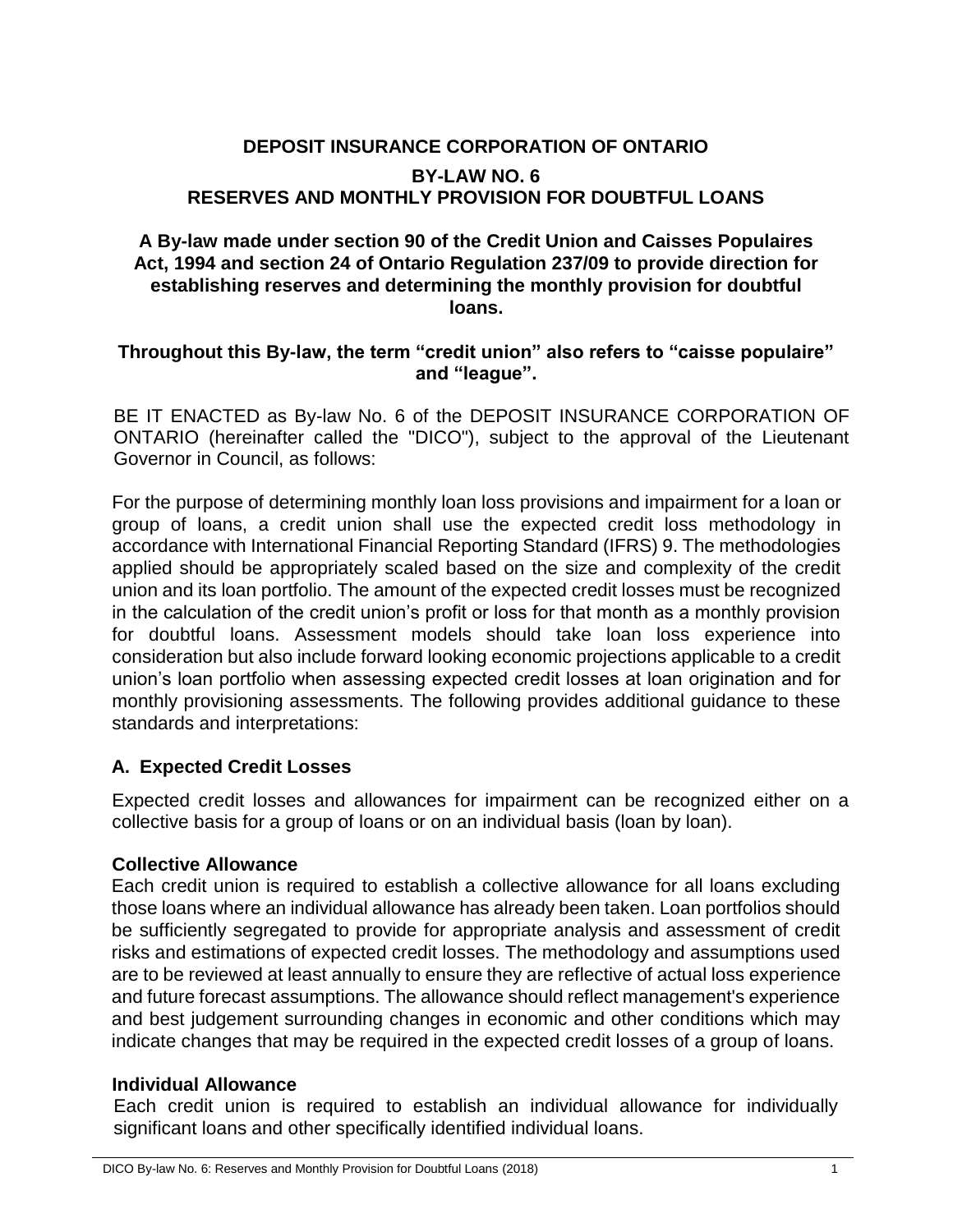Each credit union is required to establish in its lending policies the amount at which a loan is considered "significant" and the criteria for other loans for the purpose of assessing expected credit losses for individual loans. This may be based on a dollar amount or percentage of capital or other criteria but would generally result in ensuring that the largest value or higher risk loans for each loan category and loan type are separately assessed and provisioned.

An individual loan allowance must be established for any loan that is considered nonperforming or in default.

# **B. Recognizing Impairment: Non-performing Loans and Loans in Default**

DICO considers the existence of any of the following conditions to be an indication of a loan being impaired and for which a specific loan loss allowance should be recognized:

- a) any loan where the credit union considers the borrower unlikely to repay without full recourse of the credit union including realization of security;
- b) payment on any loan is contractually 90 days in arrears;
- c) the debt is assigned to a collection agency;
- d) the member has absconded, has made a voluntary assignment for his creditors' benefit, has been named in a creditor's application for a bankruptcy order under the Bankruptcy and Insolvency Act of Canada, or has made a proposal, consumer proposal, or a notice to make a proposal under the Bankruptcy and Insolvency Act of Canada; or
- e) any loan which has been postponed where the recovery of principal and interest is deferred by more than six months beyond the loan's original term.

# **C. Measuring Impairment**

When determining estimated future cash flows, credit unions should consider the fair value of any security less any estimated legal and other costs related to the holding and disposition of the secured asset. The valuation of the security must be based on current market values and include documentation of the valuation source.

Board policy must establish monetary limits and criteria that define when an independent qualified appraisal is required and the published sources or qualifications of other persons providing other objective opinions of value. No value may be assigned to a security interest in tangible property which the credit union does not possess, which is not duly registered, or on which the registration is not in good standing (or for which the credit union does not hold non-filing insurance). No value may be given to security interests in intangible assets such as goodwill, quotas, wage assignments, personal or third- party guarantees (excluding government guarantees), or lodgment of title.

# **D. Loan Loss Allowance Reversal**

A loan may no longer be considered impaired when the borrower's financial circumstances have changed such that future repayment is not in doubt and the loan does not satisfy any of the conditions of impairment outlined in section B above or the IFRS 9 standard and interpretations of the International Accounting Standards Board (IASB).